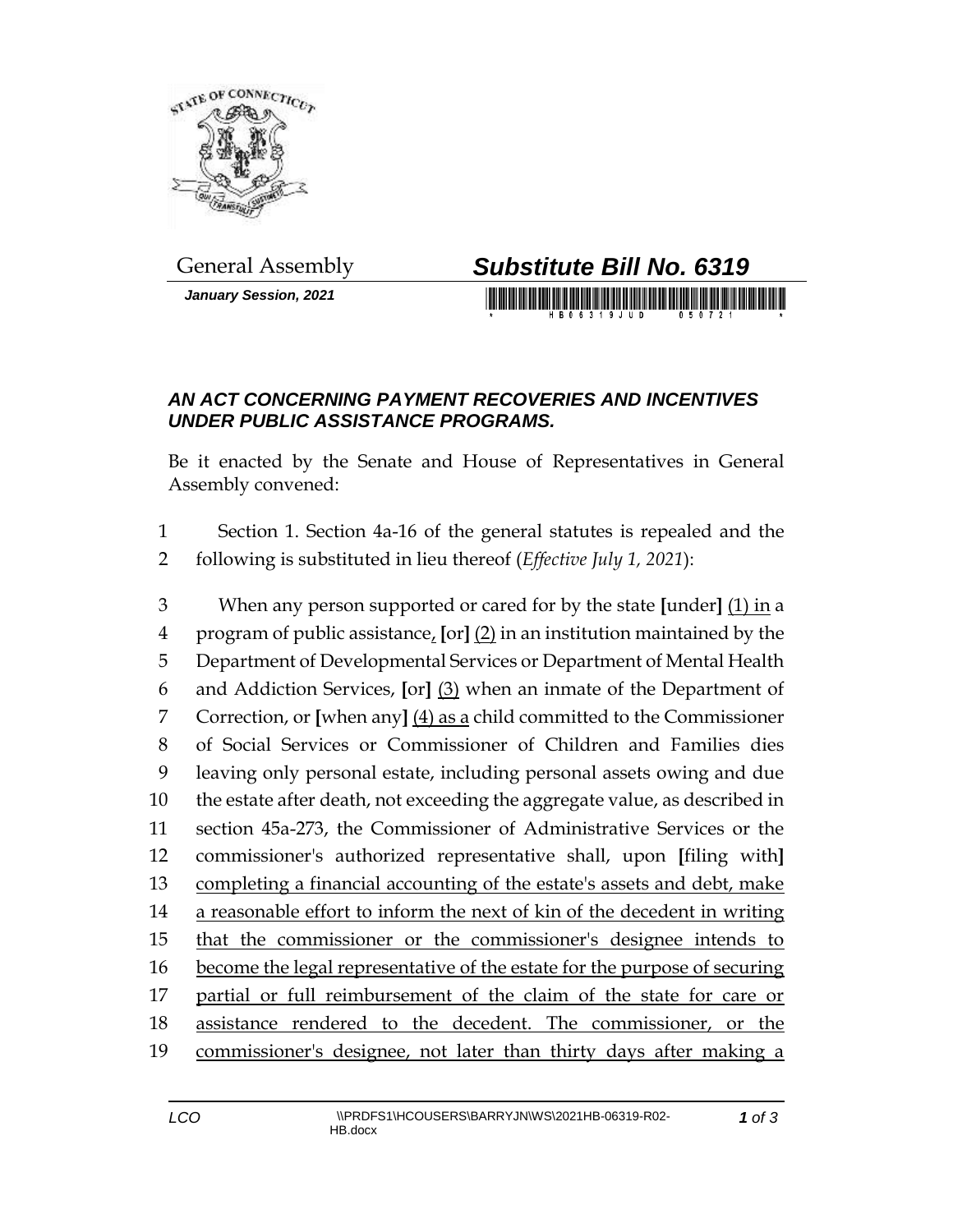reasonable effort to contact the next of kin of the decedent, shall file with the **[**probate court**]** Probate Court having jurisdiction of such estate a certificate that the total estate is under the aggregate value, as described in section 45a-273, and the claim of the state, together with the expense of last illness not exceeding three hundred seventy-five dollars and 25 funeral and burial expenses in accordance with section 17b-84 or section 17b-131, equals or exceeds the amount of such estate. **[**, be issued a certificate by said court**]** The court shall issue a certificate to the commissioner, or the commissioner's designee, stating that the commissioner, or the commissioner's designee, is the legal representative of such estate **[**only for the following purpose. The commissioner shall have authority to**]** and may claim such estate, the commissioner's receipt for the same to be a valid discharge of the liability of any person turning over the same, and **[**to**]** settle the same by payment of the expense of last illness not exceeding three hundred seventy-five dollars, expense of funeral and burial in accordance with section 17b-84 or 17b-131 and the remainder as partial or full reimbursement of the claim of the state for care or assistance rendered to the decedent. The commissioner, or the commissioner's designee, shall file with said **[**probate court**]** Probate Court a statement of the settlement of such estate as herein provided.

 Sec. 2. Subsection (c) of section 4-216 of the general statutes is repealed and the following is substituted in lieu thereof (*Effective July 1, 2021*):

 (c) The secretary shall establish **[**a pilot**]** an incentive program for nonprofit providers of human services that shall (1) allow providers who otherwise meet contractual requirements to retain **[**a percentage of**]** any savings realized by the providers from the contracted cost for services, and (2) provide that future contracted amounts from the state for the same types of services are not reduced solely to reflect savings achieved in previous contracts by such providers. **[**The pilot incentive program shall include eight nonprofit providers of human services with state contracts of the following amounts: (A) Two with contracts of at